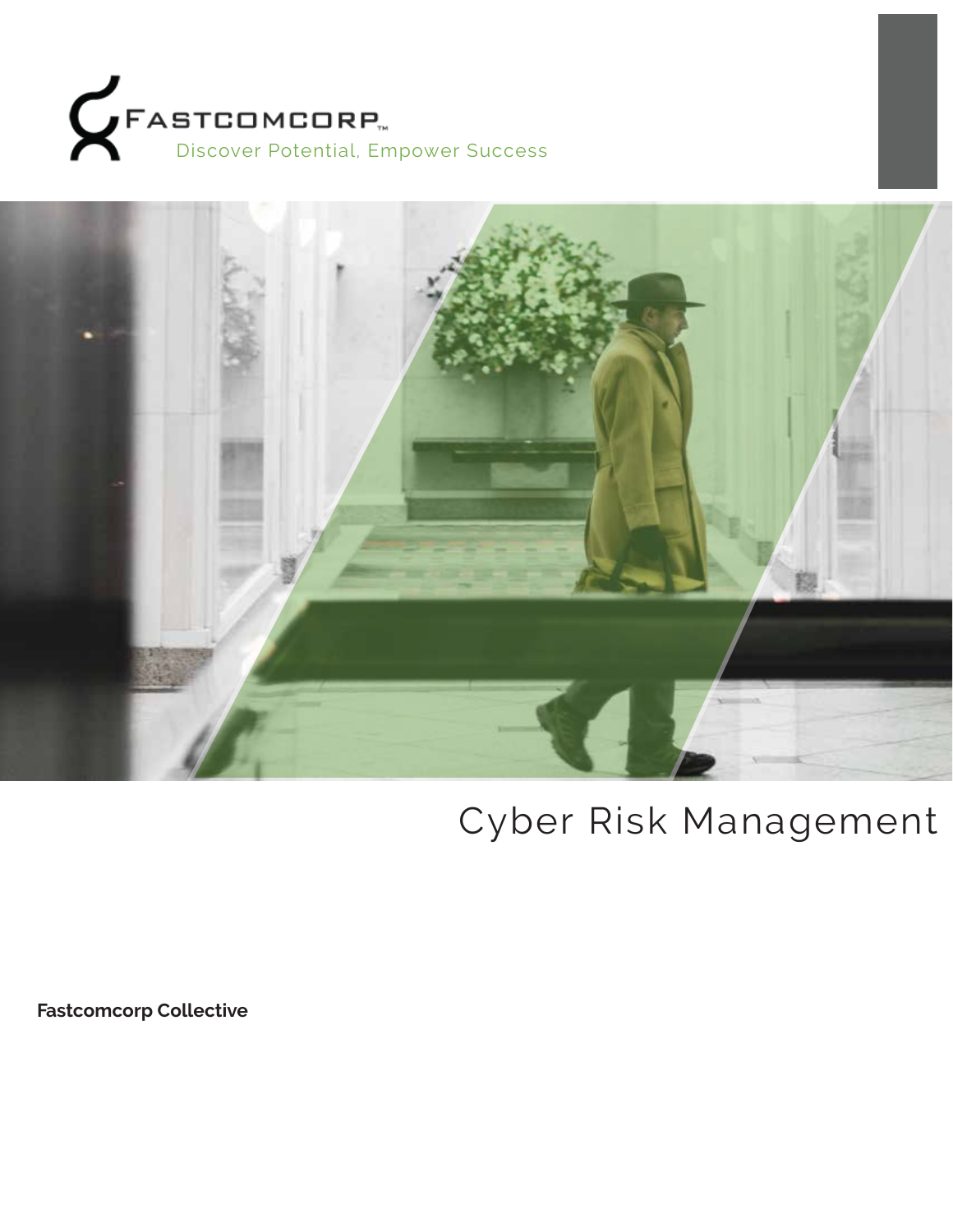# introduction

Every organization has its own unique set of business objectives, compliance requirements, policies, processes, and technology solutions. As a result, organizations also have their own unique set of threats, vulnerabilities, and risks.

Nevertheless, embracing IT security and compliance simply isn't an option in today's world anymore. Customers and partners expect organizations from retailers to government agencies to actively address vulnerabilities associated with technology, as well as with people and processes.

This is because consumers are increasingly concerned about the privacy of data shared how is shared and how is managed than ever before. According to Pew Research. Nine out of ten Americans worry about online privacy and data security, with 54% citing identity theft and 16% credit card fraud as top concerns.



 In the European Union, consumers have been concerned for quite some time about the privacy of how their personal is shared, and how it is managed. EU Parliament solution was GDPR which set a strong standard for privacy and data protection because it empowered people to truly control their personal information.

There is no distinction between personal data about an individual in their private, public, or work roles. It is all are covered by this new compliance regulation. GDPR impacts people, process, and technology for all. This compliance regulation inspired the State of California in the United States to pass a law in June 2018. The California Consumer Privacy Act (CCPA). AB 375 allows any California consumer to demand to see all the information a company has saved on them, as well as a full list of all the third parties that data is shared with. In addition, the California law allows consumers to sue companies if the privacy guidelines are violated, even if there is no breach.

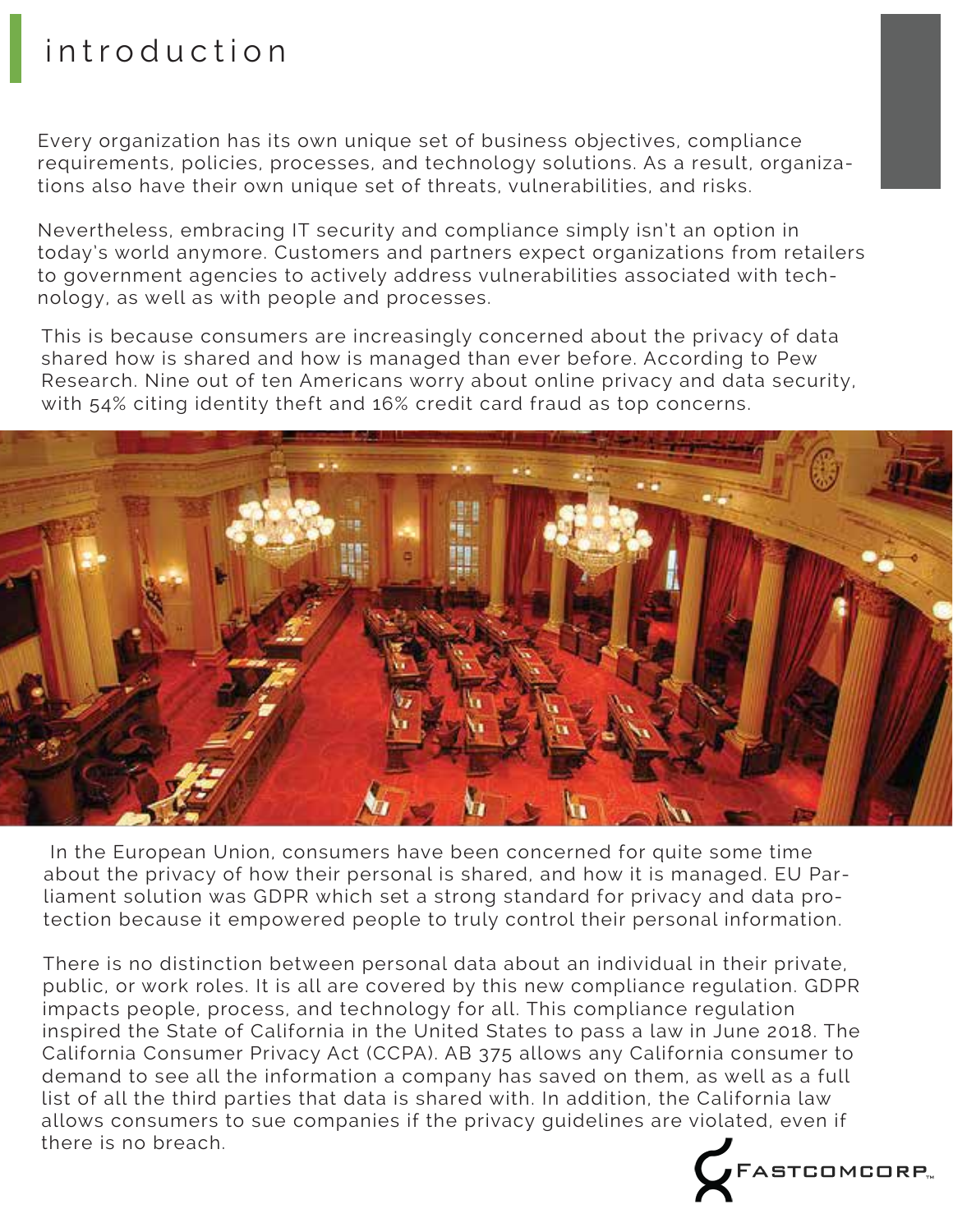# non-compliance consequences

This is why recent damaging cyberattacks and streams of suspicious digital communications have made data security a top concern due to non-compliance. A recent study by Carbon Black found that 88% of UK businesses were breached last year (2018), It just shows how widespread the threat is.



Based on a recent report by research firm the Ponemon Institute and security company GlobalScape, **the annual cost of non-compliance to businesses now runs an average of \$14.8 million**, a 45% increase since 2011. The range can be anywhere from \$2.2 million to \$39.2 million.

## Gramm-Leach-Bliley Act of 1999

There are many business who are not in compliance with GLBA. This law applies to all businesses, regardless of their size, that are "significantly engaged" in providing financial products or services to consumers. GLBA calls for severe civil and criminal penalties for noncompliance, including fines and imprisonment. If a financial institution violates GLBA:

The institution will be subject to a civil penalty of not more than \$100,000 for each violation.

**The institution and its officers and directors will also be subject to fines in accordance with Title 18 of the United States Code or imprisonment for not more than five years, or both.**

**Officers and directors of the institution will be subject to, and personally liable for, a civil penalty of not more than \$10,000 for each violation.**

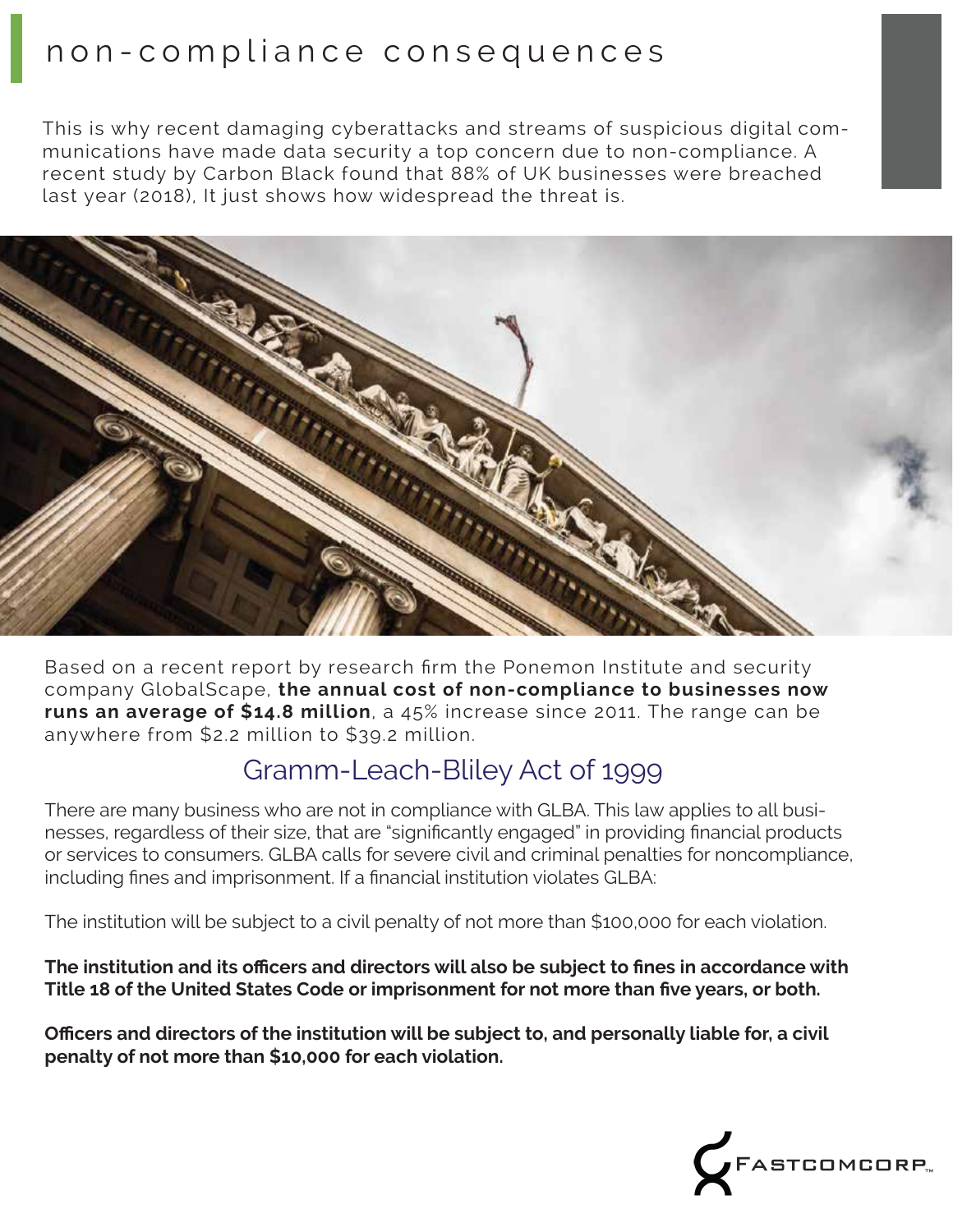# compliance law

#### **DFARS – Defense Federal Acquisition Regulation Supplement**

All contractors working for DoD, even subcontractors must comply with DFARS 252.204.7012. This clause is in direct response to data breaches and cybersecurity threats

#### **CMMC – Cybersecurity Maturity Model Certification**

In 2020, all contractors working for the DoD, even subcontractors must pass a CMMC Audit to ensure appropriate levels of cybersecurity controls and processes are adequate and in place to protect controlled unclassified information (CUI) on DoD contractor systems.

#### **FISMA – Federal Information Security Management Act**

FISMA was introduced to reduce risks involving federal information and data while also managing federal spending on information security programs and procedures. The importance of FISMA is summarized as a means to protect sensitive information in a timely and costly manner.

#### **HIPPA - Health Insurance Portability and Accountability Act**

HIPPA established national standards for processing electronic healthcare transactions. It requires healthcare organizations to implement secure electronic access to health data and to remain in compliance with privacy regulations set by HHS. This is also extended to those who handle healthcare data.

## **SOX – Sarbanes-Oxley Act**

The Sarbanes-Oxley Act came into force in July 2002. SOX applies to all publicly traded companies in the United States as well as wholly-owned subsidiaries and foreign companies that are publicly traded and do business in the United States. SOX also regulates accounting firms that audit companies that must comply with SOX.

## **PCI – Payment Card Industry Data Security Standard**

The Payment Card Industry Data Security Standard (PCI DSS) is an information security standard for organizations that handle branded credit cards from the major card schemes. The PCI Standard is mandated by the card brands and administered by the Payment Card Industry Security Standards Council.

#### **GDPR – General Data Protection Regulation**

For companies collecting data from EU citizens (whether or not they are based in the EU), GDPR means ramping up their company's data collection systems, improving accountability, and in most cases, hiring or promoting a data control officer, whose primary responsibility is ensuring that the company's proper data collection protocols are followed.

## **GLBA – Gramm-Leach-Bliley Act**

The Gramm-Leach-Bliley Act requires financial institutions – companies that offer consumers financial products or services like loans, financial or investment advice, or insurance – to explain their information-sharing practices to their customers and to safeguard sensitive data.

### **CCPA - California Consumer Privacy Act**

CCPA - The law goes into effect on January 1, 2020. All companies that serve California residents and have at least \$25 million in annual revenue must comply with the law. Allows any California consumer to demand to see all the information a company has saved on them, as well as a full list of all the third parties that data is shared with.

FASTCOMCORP.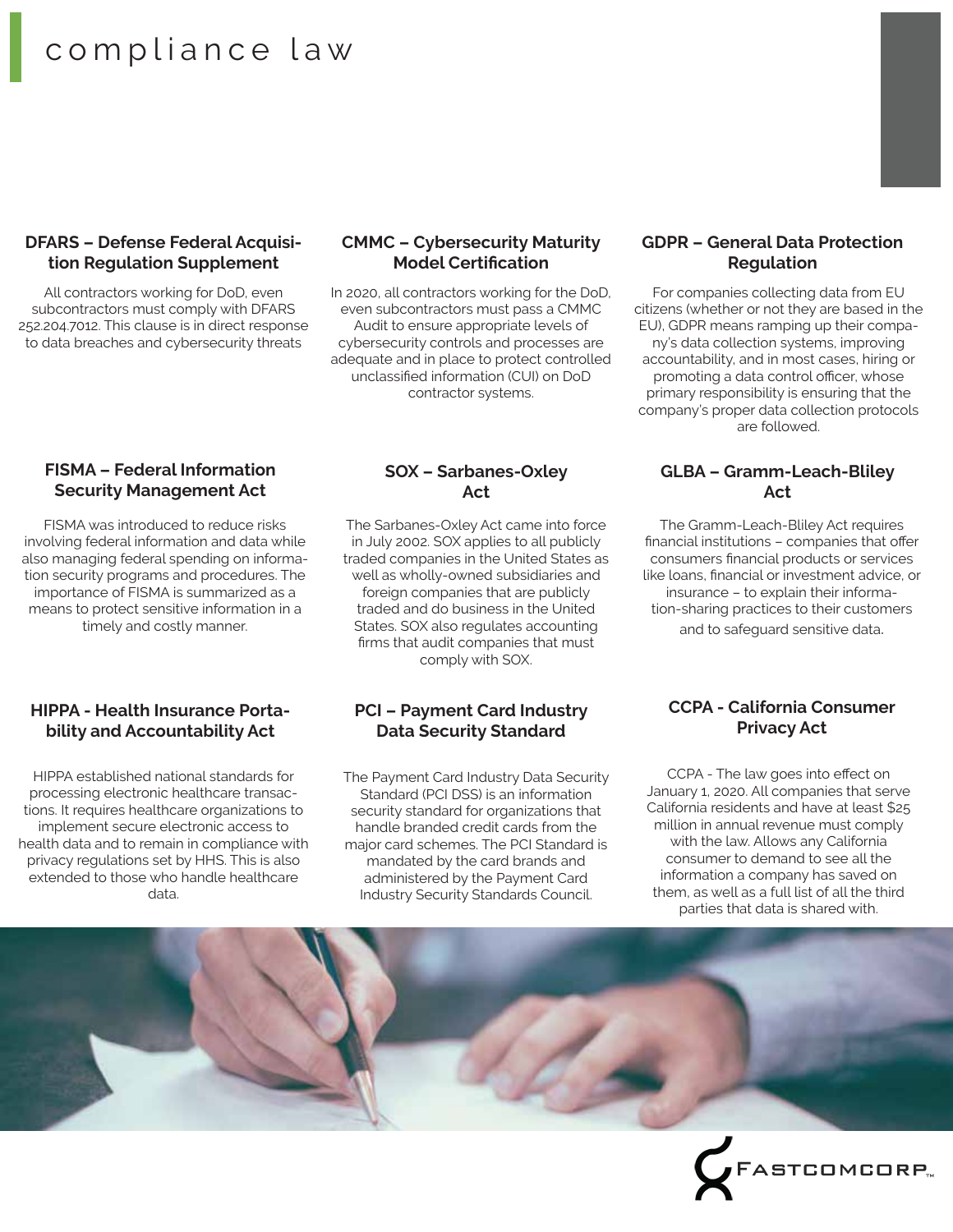# internal threats



A lot of attention is given to external threats that businesses face through identification, authentication, encryption and a variety of software and hardware security systems. Yet, **little attention is directed towards internal threats** that can easily become real threats to an organization.

Internal threats are one of the biggest threats to businesses. Considering that employees have direct access to your business data, systems and hardware, the possibility of dealing with internal theft cases that involve data and even equipment should never be taken lightly. Untrustworthy or disgruntled employees are particularly a great risk. According to claim data released by Willis Towers Watson, a global advisory, broking and solutions company. **Two-thirds of cyber breaches arise from internal threats**,

The data reveals that employee negligence or malicious acts account for two-thirds (66%) of cyber breaches, where only 18% were directly driven by an external threat, and cyber extortion accounted for just 2%.FASTCOMCORP<sub>"</sub>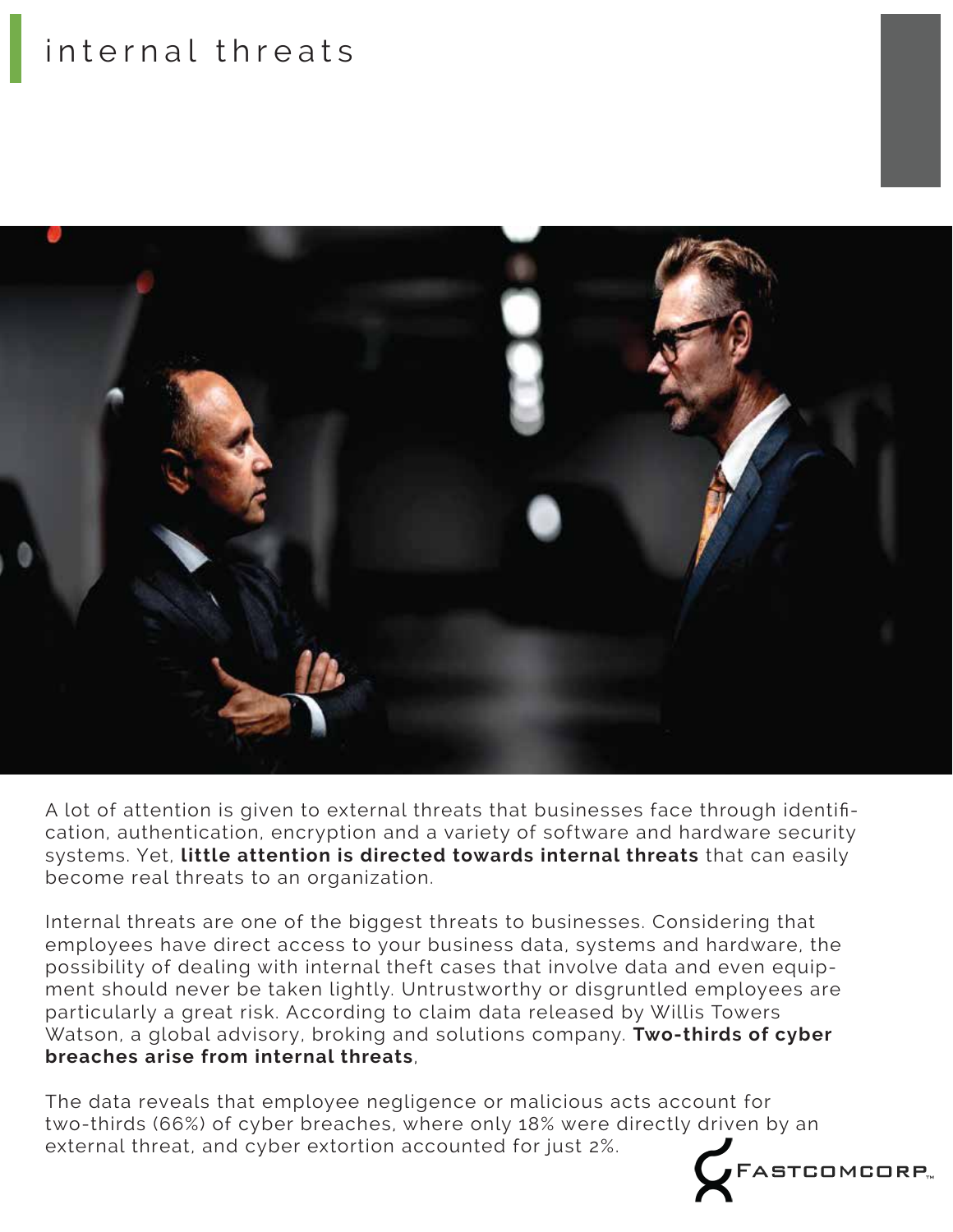# social engineering

"All of the firewalls and encryption in the world can't stop a gifted social engineer from rifling through a corporate database. If an attacker wants to break into a system, the most effective approach is to try to exploit the weakest link—not operating systems, firewalls or encryption algorithms—but people. - Kevin Mitnick

Today, regardless of the maturity and periodicity of a company's security awareness plans, social engineering remains **the number one threat in breaching security defences**. Social Engineering is the act of using various methods of manipulation to gain access to information through human interaction – often by tricking an individual into breaking normal security procedures.

These methods may involve phishing emails, bogus telephone calls, gaining unauthorised access to the premises and obtaining information through accessing the company's network.

## **Hacking minds**

Social Engineers are absolute masters at getting what they want: credit card numbers, social security numbers, bank accounts, health records, secret government documents, critical business data, client lists and your identity. They **target individuals, and often refer to sob stories, such as a divorce or the death of a spouse, to manipulate customer service agents into providing account information**.



FASTCOMCORP<sub>"</sub>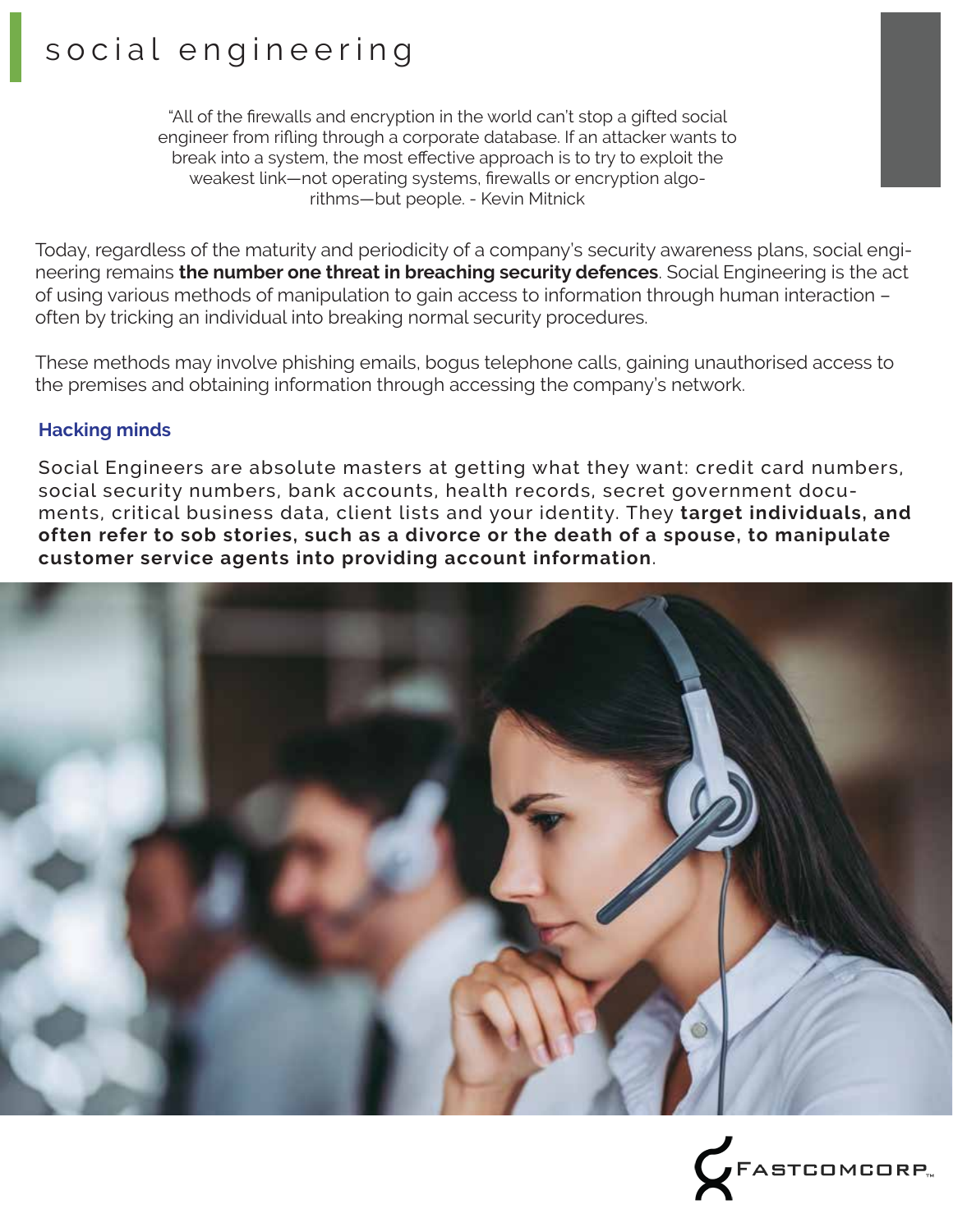# an integrated cybersecurity vision

At their core, all business and financial services are based on trust. In order to win and maintain the trust of customers, businesses have to demonstrate consistent dedication to preserving confidentiality, confirming the availability of systems and services, and maintaining the integrity of data.

Putting cybersecurity at the heart of business strategy will help the businesses maintain and even enhance the trust of consumers, regulators and the media. For a start, the C-suite can no longer assume that cybersecurity is solely the responsibility of the information security (IS) or information technology (IT) departments. Instead, companies must make cybersecurity a core part of business strategy and culture.

Cyber attacks are inevitable, it is important for organizations to have systems and strategies in place to reinstate business as usual in the fastest possible way, learn from what happened in an incident, and adapt and reshape the organization to improve cyber resilience going forward. Businesses need to adopt a centralized, company-wide cyber breach response program that will bring together the wide variety of stakeholders that must collaborate to resolve a cyber incident. This initiative needs to be led by someone who is experienced with technology, and able to manage the day-to-day operational and tactical response.



ASTCOMCORP<sub>®</sub>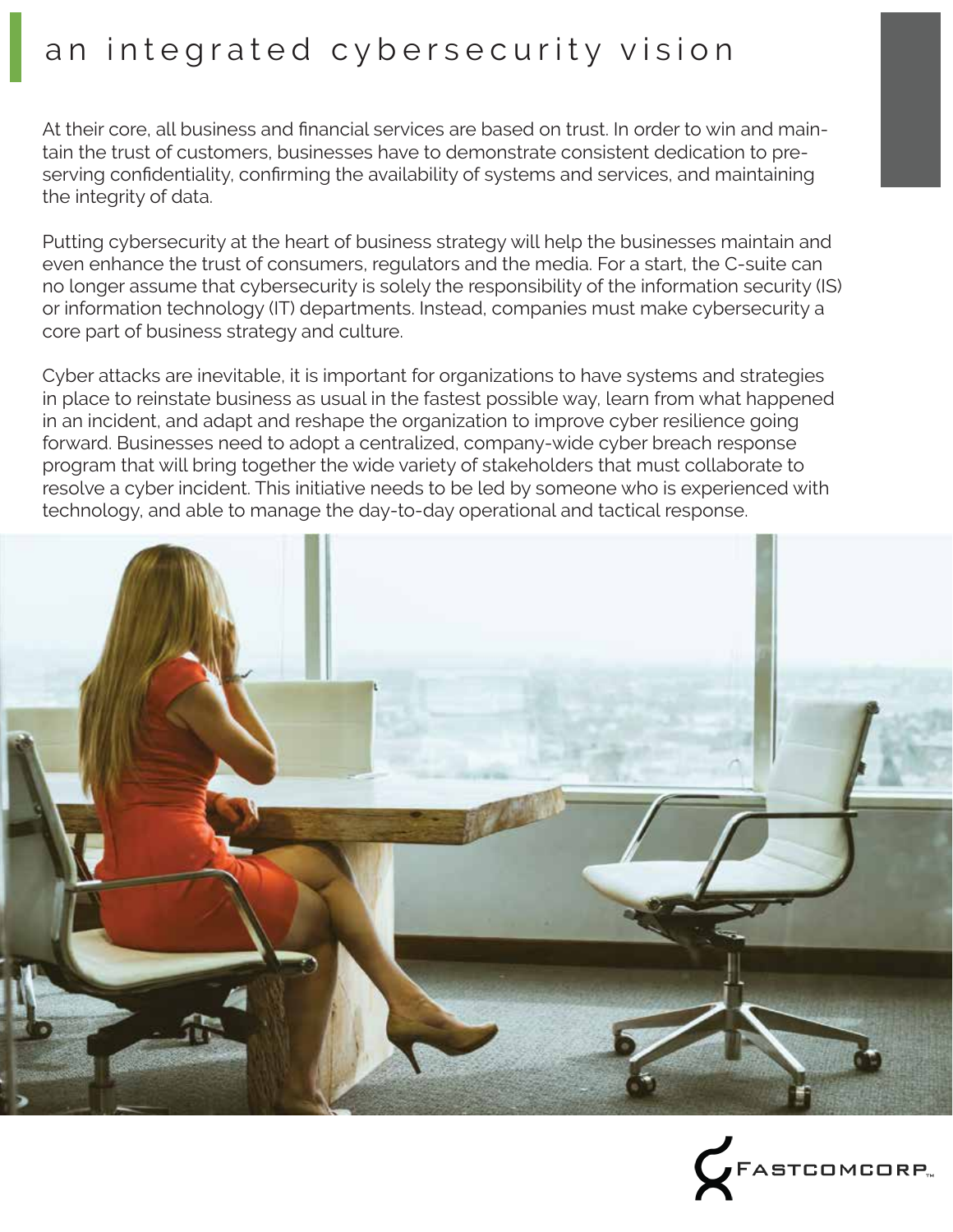# risk mitigation

At Fastcomcorp, our clients are central to everything we do. We look at cybersecurity from your point of view. Cybersecurity has a lifecycle starting with risk assessment, moving through strategy formulation, designing a solution, everyday control, and on-going management. We have consulting services aligned with every stage in the lifecycle, and you can join at whatever stage is right for you.

Our consulting services help you manage cybersecurity from every angle throughout the lifecycle by:

#### **Consulting Strategy Architecture Controls Management**

• Operations • Maintenance • Support

- Business requirements
- Workshops and interviews Vision and strategy
- Risk analysis
- Gap analysis
- Technical analysis
- Recommendations
- Business alignment
- Deploy
- Integration • Consumption
	- Threat intelligence
- 



- Evaluation
	- Optimisation • Design
- Roadmap
- 

- 
- Platform • Automation
- Configuration